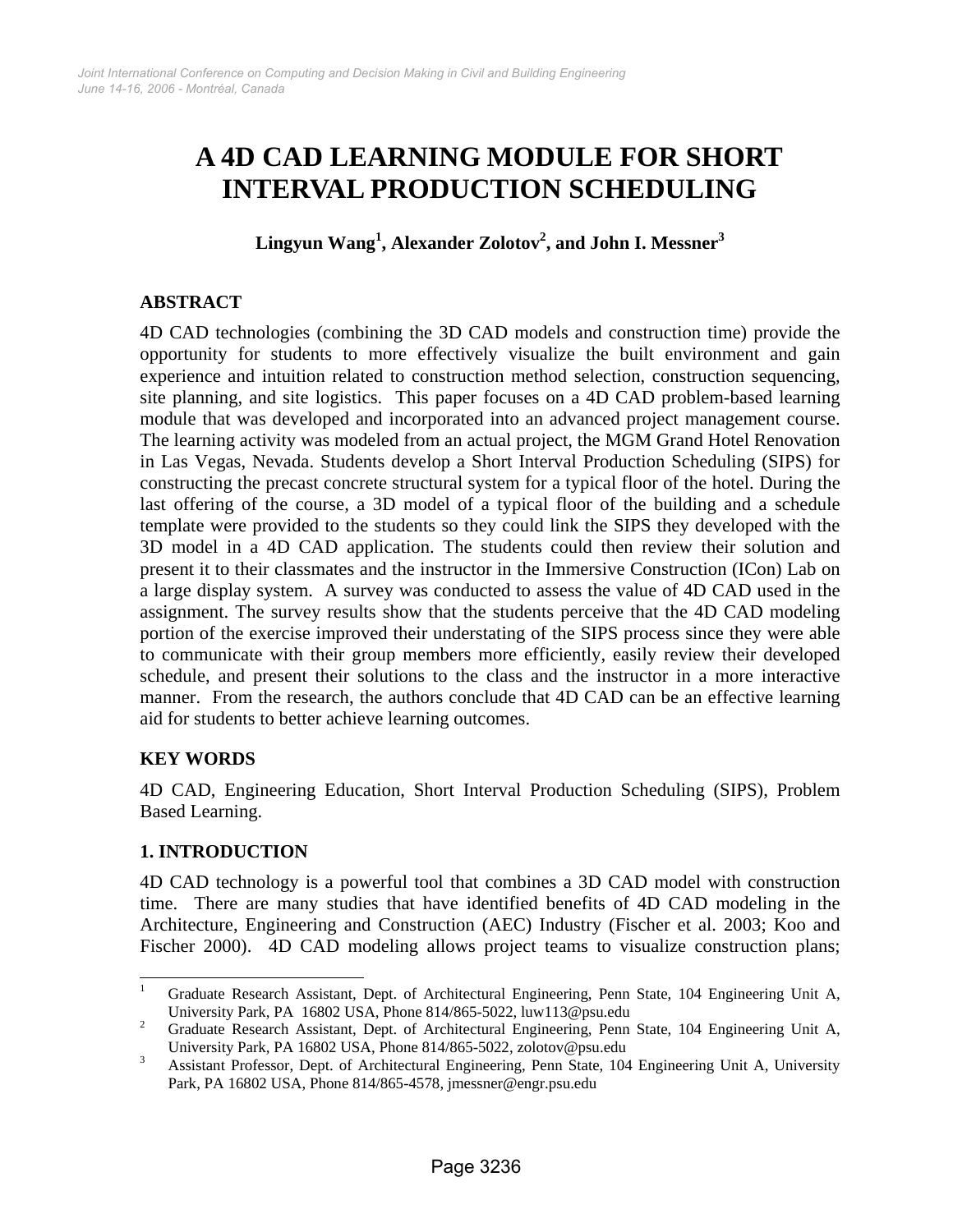identify construction consequences and space conflicts; identify safety issues; and improve communication of the project team members. For example, the 4D CAD model built for the Walt Disney Concert Hall in Los Angeles helped the construction team find many schedule inconsistencies; resolve access, scaffolding and hoisting issues for the exterior and interior construction in a timely manner; inform more stakeholders of the approach to construction and of the schedule; and engage subcontractors in the scheduling process (Fischer et al. 2003). 4D modeling can also be valuable for production planning and trade sequencing (Riley 2000).

With successful applications of 4D CAD in the industry, it is feasible that 4D CAD may be very beneficial in construction engineering education. It can provide the opportunity to improve construction engineering education by allowing students to experience the dynamic nature of construction. 4D CAD modeling has been implemented in undergraduate Architectural Engineering Department at Penn State. In a previous study, the educational value of having students develop 4D CAD models for a building project was assessed, and it was found that the 4D models can enhance the ability for students to understand typical planning documents (Messner et al. 2003). By using 4D CAD models, students can visualize the built environment and gain experience and intuition related to construction method selection, construction sequencing, site planning, and site logistics.

This paper describes the implementation of 4D CAD technology to aid students' learning about Short Interval Production Scheduling (SIPS). SIPS can be an efficient scheduling method when construction involves repetitive work (Horman et al. 2003). With 4D CAD technology, students are able to not only visualize the schedule better, but also to compare the differences in possible alternative scenarios.

## **2. LEARNING OBJECTIVES**

The original learning objectives of the module included: (1) learning the process for developing a SIPS for a project; (2) gaining experience in the sequencing of activities given resource and time constraints; (3) gaining experience in the impact of temporary equipment and site access on planning; and (4) learning how to effectively communicate a construction plan. To achieve these objectives it is essential for students to be able to visualize the construction site during the project along with the construction process. A 3D model of a building can aid students to understand the building design and the site better. 3D is especially helpful for students with limited design and construction experience.

The implementation of 4D CAD in the learning module can enhance students' understanding of the construction process, and also can facilitate more effective communication of the schedule. By implementing 4D CAD in to the learning module the instructor had the following objectives: (1) improve visualization of 3D design elements, (2) allow more effective review of solutions by group members, (3) encourage alternative solutions and more detailed solution reviews, (4) allow effective communication of developed solution to the class, (5) allow effective presentation and comparison of multiple solutions, and (6) reinforce 4D modeling skills.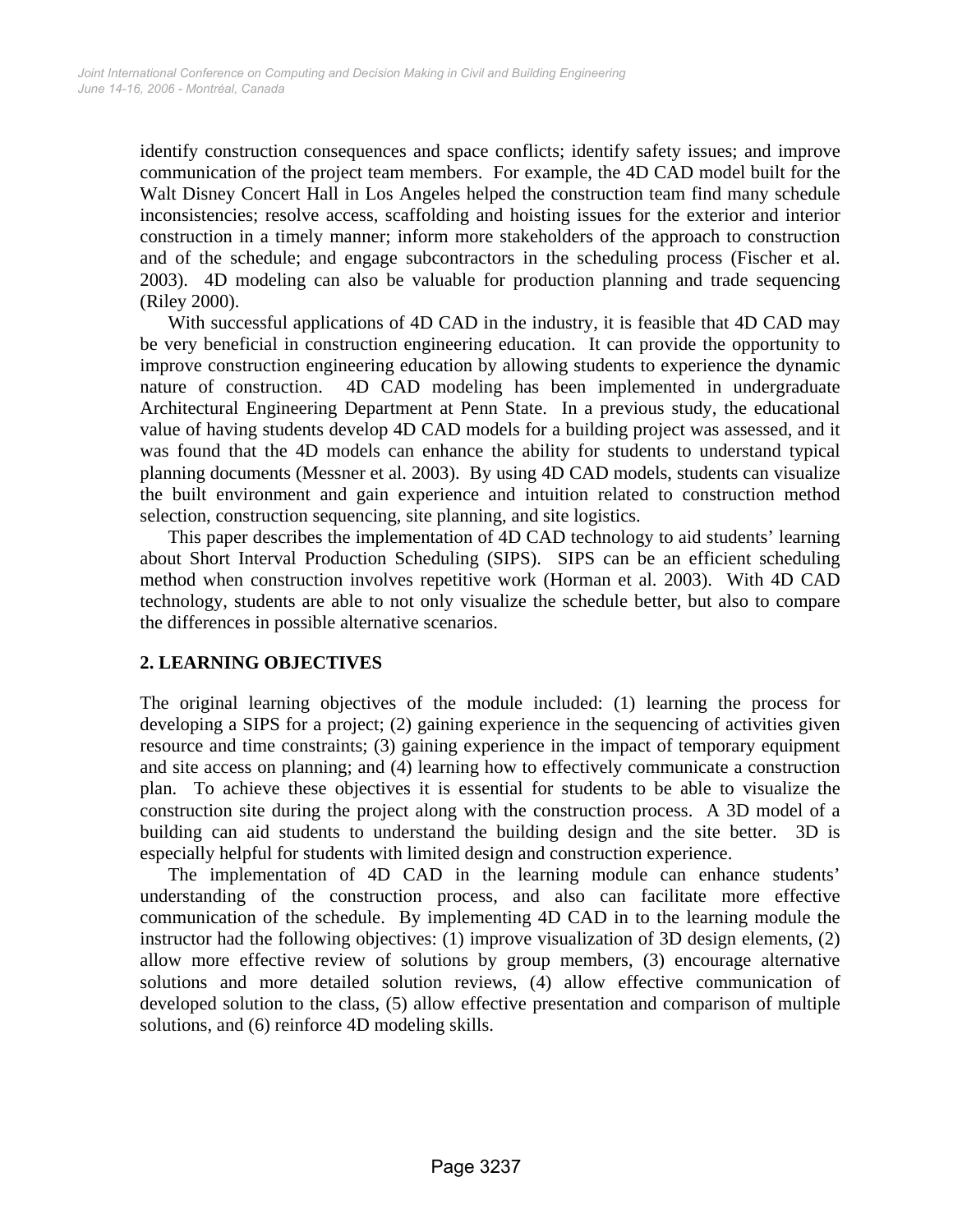# **3. BACKGROUND**

#### **3.1 SHORT INTERVAL PRODUCTION SCHEDULING**

SIPS is a scheduling method used to organize construction work. Different from conventional scheduling, which breaks a project into operations, SIPS breaks an operation into detailed repeatable activities. Usually the operation is a critical sequence that is repeated throughout one phase of the project and has a significant impact on the overall duration. Three major attributes that distinguish a SIPS from convention scheduling procedures are (Burkhart 1989):

- 1. Only one specific operation is analyzed;
- 2. A much higher level of detail is developed in the SIPS,; and
- 3. Personnel involvement and commitment of everyone contributing to the operation is built into the process of developing a SIPS.

A SIPS utilizes the personnel involved in the project as part of the plan development, and the results of the SIPS process is a detailed, crew level plan for one specific operation. A SIPS applies the assembly line concept in construction. It provides a productive work sequence for the project and faster learning curve for the crew. It has been used to construct buildings with highly repetitive activities. Projects with a large number of repeatable units, such as hotels, apartments, high rise office towers and prisons, can benefit from the SIPS method. SIPS is a very valuable scheduling method that construction engineering students should learn and has been implemented in an advanced project controls course (AE 473) in the Architectural Engineering Department at Penn State University.

#### **3.2 MGM GRAND HOTEL PROJECT**

The learning activity is from an actual project, the MGM Grand Hotel Renovation in Las Vegas, Nevada. The hotel was the largest hotel in the world when it was completed in 1994. The hotel has 5,014 hotel rooms within 30 floors. It has a cross shape with an 88m (290 ft) tall core and four symmetric wings around the core (See Figure 1). The first four floors are cast-in-place reinforced concrete, which supports the other 26 precast concrete floors above. The structure had to be finished within 9 months to meet the owner's requirements.



Figure 1: MGM Grand Hotel Construction Site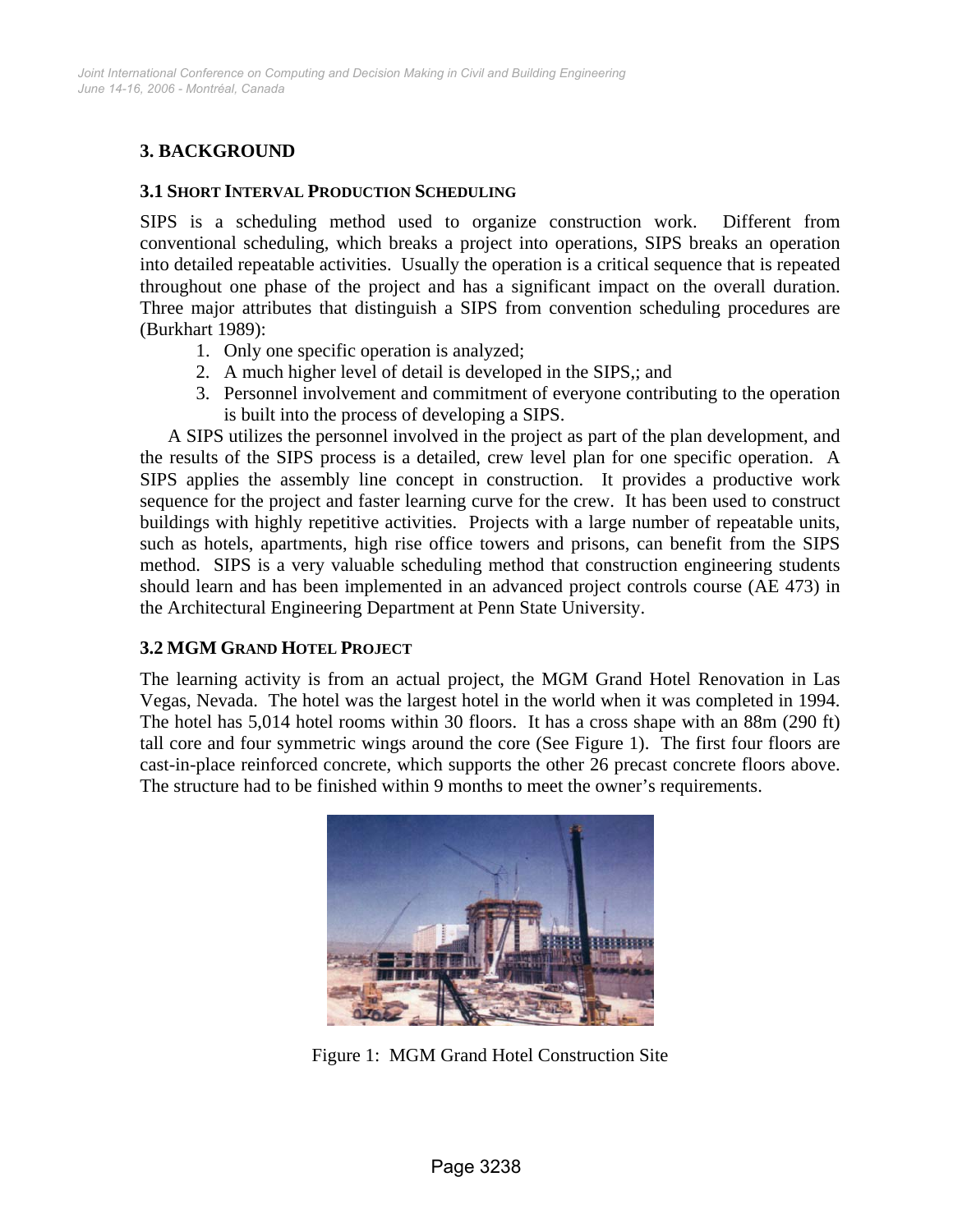Since the precast concrete structure is repetitive for each floor, the construction of the structural system is a viable candidate for the SIPS method. This assignment requires students to develop a SIPS for constructing the precast concrete structural system for a typical floor of the hotel within the time, crew, and equipment constraints.

In previous offering of this assignment, students were given a 2D plan (See Figure 2) of a typical floor, together with some pictures taken from the construction site to visualize the structure system. During the fall 2005 semester, a 4D CAD problem-based learning (PBL) module was incorporated into this assignment as a learning aid for students to learn about SIPS as well as learn potential benefits of 4D CAD.



Figure 2: 2D Plan of a Typical Floor

# **4. THE LEARNING MODULE**

## **4.1 PROBLEM-BASED LEARNING**

Problem-Based Learning (PBL) is an instructional method that uses real-world problems to promote the development of critical thinking and problem-solving skills, and the acquisition of key concepts of the knowledge area in question (De Camargo Ribeiro and Mizukami 2005). The emphasis on the active construction of knowledge and on learning in response to and in interaction with real-life problems forms the basis of PBL (Schmidt 1993). The main characteristics of PBL that distinguish it from other types of active, student-centered learning processes is its emphasis in introducing concepts to students by means of challenges in the form of problems relevant to their future practice (Woods 1995). The SIPS for the MGM Grand Hotel assignment inherits these characteristics of PBL. The students are presented with a real life situation from the construction industry that challenges them to develop the most appropriate schedule. Generally, there is no "one" correct answer in PBL, rather there are a number of possible solutions. Each of the solutions could have its potential advantages and disadvantages and students should be aware of them. This characteristic of PBL is well suited for teaching construction scheduling and in particular SIPS, since there could be various solutions to the problem.

Nevertheless, it is also important to note that PBL poses a number of challenges for students and instructors. Many PBL courses rely primarily or exclusively on written or oral problem statements and learning resource material (Hoffmann and Ritchie 1997). It is sometimes difficult for students to visualize the problem. Therefore, students may be confused when confronted with a real life situation. Multimedia, and in the case of this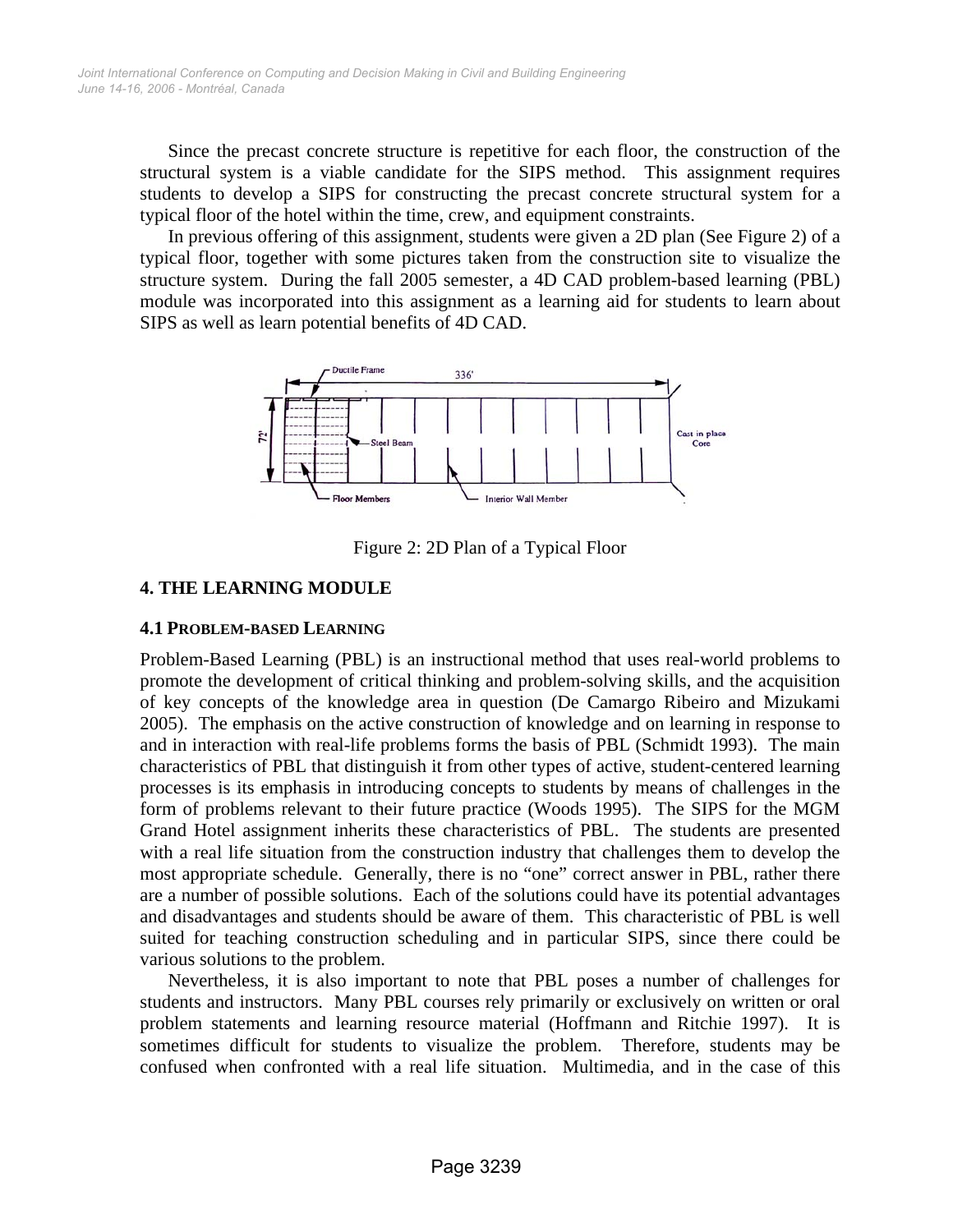research, 4D CAD visualization technology, can help to address this challenge. Multimedia's ability to increase the richness of the problem also increases the user's ability to interpret and understand the problem through repeated exposures (Hoffmann and Ritchie 1997). Spiro et al. (1992) describe the need for students to repeatedly interact with instructional material in different media forms for better learning.

Engineers are problem-oriented thinkers. Therefore, PBL is likely to be an effective educational tool for engineers (Honebein et al. 1993). The PBL method will allow students to be exposed to challenging, realistic problems, formulate hypotheses, experiment with different scenarios, and test possible solutions. In the process of learning about the solution, students also learn about the topic and learn how to critically think through experience. Problem-based learning is highly suited to developing sound engineering skills, especially for design and construction engineers (Felder and Silverman 1998). The MGM Grand Hotel 4D CAD module, which is based on a real life project, exposes students to the challenges of this environment and develops their problem solving skills.

#### **4.2 MODULE DEVELOPMENT**

A 3D model of a typical floor of the hotel (See Figure 3a) was developed using a CAD application. The 3D model was then revised so that all geometry is grouped and arranged according to the construction activities. A schedule template (See Figure 3b) was created using MS Project scheduling software. Both the model and the schedule template were designed in such a way that students can manipulate and experience the model with minimal burden of technical issues.





Figure 3a: 3D Model of a typical floor Figure 3b: Schedule template in MS Project

## **4.3 MODULE INCORPORATION**

Students learn how to use the NavisWorks TimeLiner 4D CAD application (NavisWorks, 2006) in one of the classes prior to the SIPS assignment. They start with a simple office model to learn how to import a 3D model and a schedule into the software and link them together. This allows students to become familiar with the software and gain the necessary skills they need to finish the assignment.

After the students are familiar with the 4D CAD software, they start to work on their SIPS assignment. They develop a SIPS in the schedule template, and link their schedule with the given 3D model using the 4D CAD software. The 4D CAD application allows students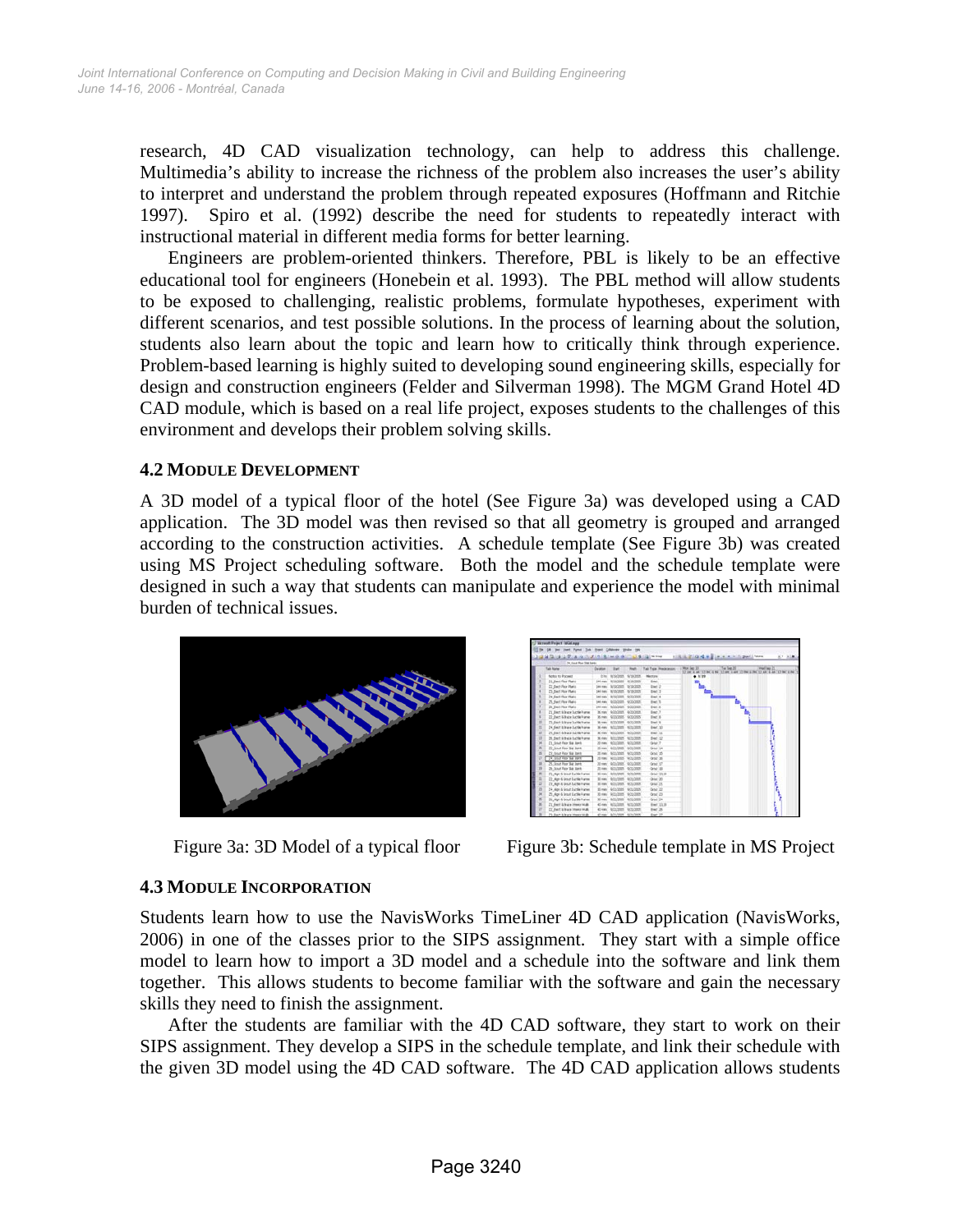to review and test their solutions. Final solutions are exported into video files for submission with the assignment. Student groups also present their solutions to their classmates and the instructor in the ICon Lab on a large 3-screen display system (see Figure 4).



Figure 4: Student Group Presenting Solutions on the 3-Screen Display in the ICon Lab

# **5. ASSESSMENT**

The assignment provides an effective learning case study for students to learn the SIPS process, as well as provides an opportunity to assess the impact of 4D CAD in construction engineering education. The impact of the 4D CAD module is assessed by measuring student group performances as defined by their final solution accuracy and presentation effectiveness. Student group communication, student motivation and attitude toward 4D technology were investigated as well by using a survey questionnaire.

## **5.1 COMPARATIVE ASSESSMENT**

A scoring rubric (Goodrich-Andrade 2000) was designed and used to assess the performance of each student group in 2004 with the same MGM project. The baseline of the group performance is measured using the traditional 2D drawing and CPM schedule. The same rubric was used to evaluate the performance of each group after the module was implemented in the fall 2005 semester. Compared to the previous year, the overall quality of the solutions shows that the student groups are able to develop better solutions than groups in the previous year. For example, 6 out of 9 student groups noticed there are some activities that can be overlapped when using the 4D CAD model, while there were only 3 out of 9 groups that overlapped these activities in the previous year. More groups also noticed there are some activities that can not be conducted during the night shift in 2005. The 4D model of the SIPS allows students to review their solutions and helps them easily identify sequence conflicts, which are difficult to identify in the CPM schedule, so that they can revise their SIPS and determine the most efficient order for each activity. All these factors helped the student groups achieve more logical solutions than the previous year.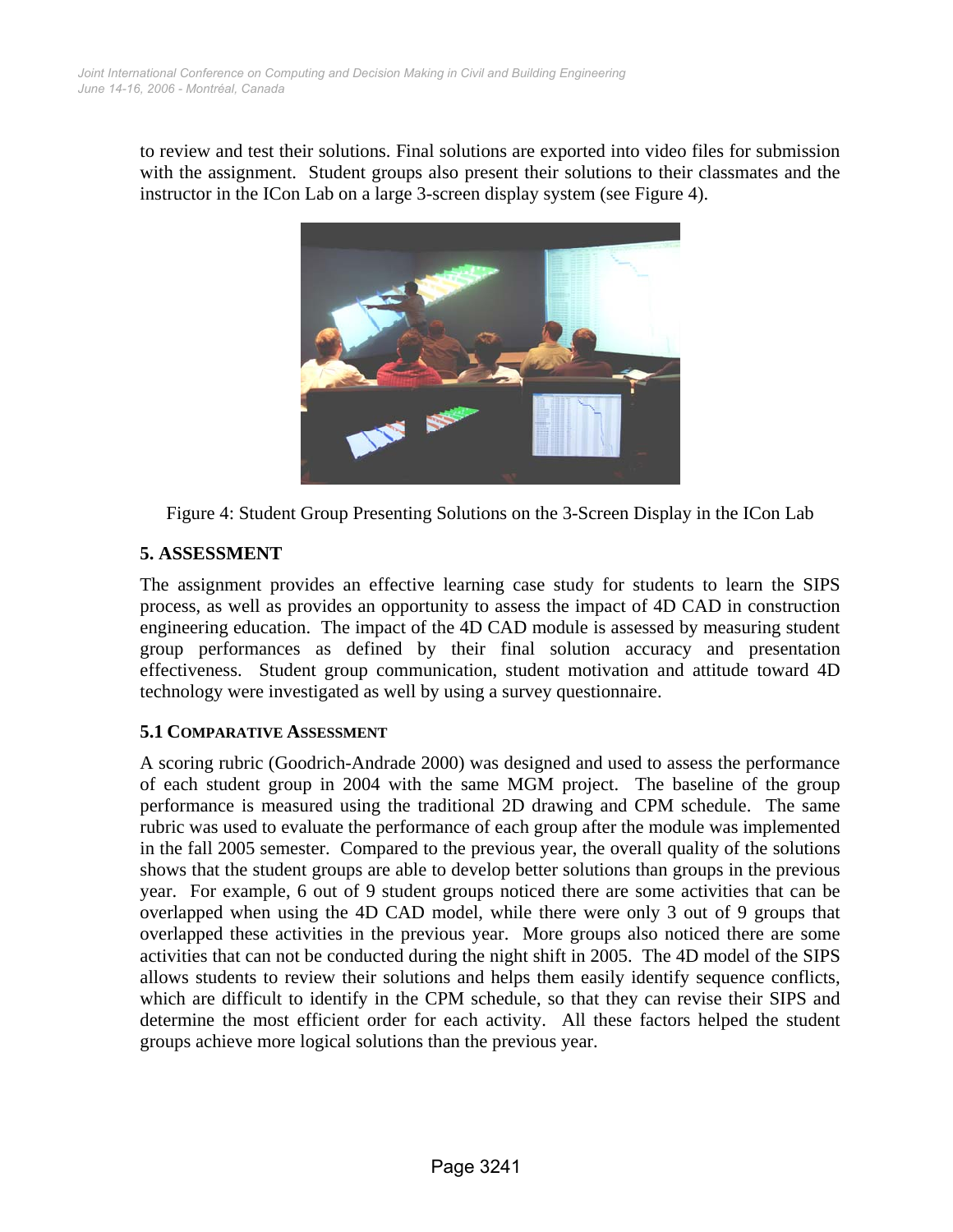#### **5.2 OBSERVATION OF PRESENTATION AND DISCUSSION**

Student presentations and discussions were observed when student groups presented their solutions on a large, 3-screen display in the ICon Lab. In the previous year, the instructor reviewed all the solutions from student groups, then discussed with students the most common problems they had in their solutions. With the help of the 4D model, each student group explained their SIPS to other students and the instructor in class in 2005. Since the 4D CAD model graphically presented the SIPS, students could review the SIPS developed by other groups and experience multiple outcomes for the same project. And each group could get immediate feedback on their solution. 4D CAD model makes the learning activity more interactive by allowing students to review and critique different solutions.

From in class discussion, it was noted that the model development improved the planning process by identifying additional issues that were not noted before. For example, the 3D model of one typical floor has two ends, and one end is connected to the core of the building. Some student groups didn't notice this and started constructing the floor from outside toward the core. This was noticed during the review process, and students started discussing issues related to the site planning and site access introduced by this problem. Other topics related to construction methods of grouting exterior wall connections were also discussed when students discovered that the necessary equipment (the crane) would not be available.

#### **5.3 SURVEY**

After students finished the assignment and presented the solutions in the ICon Lab, they were asked to provide feedback on the 4D CAD module by completing a survey. The survey investigated the value of 4D CAD vs. 2D drawings and a CPM schedule; the communication style of the group when they worked on the assignment with the 4D module; the ease of reviewing and revising the schedule they developed; the ease of presenting solutions to the class and the instructor; and to what extent the students understood the SIPS process by using the 4D CAD model. At the same time they were asked to state what challenges they encountered when they worked on the assignment and suggest improvements for the 4D module offered to them. Unstructured student interviews were also conducted with the students and the teaching assistant.

The survey results show that students felt the 4D CAD modeling module improved their understanding of the SIPS process, since they were able to (1) communicate with their group members more efficiently, (2) easily review their developed schedule, and (3) present their solutions to the class and the instructor in a more interactive manner. It also helped them understand other groups' solutions and learn about alternative schedules by graphically stepping through the schedules in the class (see Figure 5). Students provided positive feedback regarding the 4D CAD modeling activity and regarding the assignment design. While the survey showed the value of a 4D CAD model, it also illustrates the difficulties that students had in fully understanding the construction plan by reviewing a traditional CPM schedule.

Unstructured interviews with some students show that students were engaged by the 4D CAD component implemented into this course. They realized the benefits of the 4D technology and would like to use this technology on their other appropriate course projects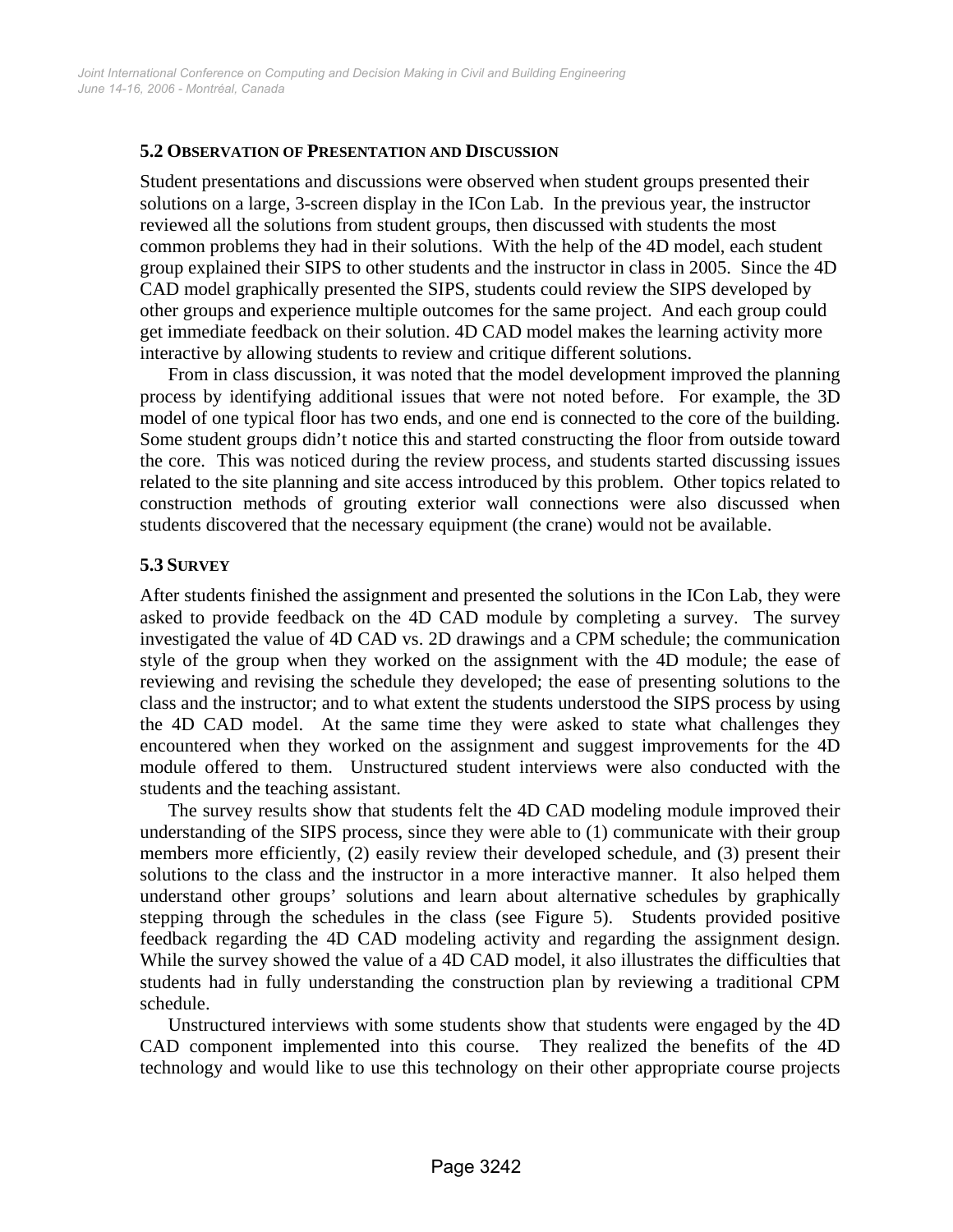and future work. The teaching assistant (who took this course in 2003, and acted as teaching assistant in both 2004 and 2005), said the 4D video helped him a lot in identifying which groups more clearly understand the constraints and how to use the resources to schedule the project. He identified the most valuable part of the modules as the in-class discussion, which allowed student groups to get feedback directly from their peers and the instructor.



Figure 5: Survey Result

## **6. LESSONS LEARNED**

Though there are a lot of benefits using this 4D CAD learning module, there are some drawbacks that deserve attention. First of all, it was found that the quality of the paper version CPM schedules developed by groups were not as good as the previous year. One group even neglected to submit a paper version. They put more efforts into the 4D CAD development and, in general, decreased their emphasis on the CPM schedule presentation. It is important to emphasize that 4D CAD modeling is a supplement to traditional 2D drawing and CPM schedule, not a substitute. It should be made clear to students that traditional methods are always important. We want to make sure the 4D technology is a good learning aid, which engages students to be more interested in what they are learning instead of them paying more attention to the technology itself. Second, the model should have an appropriate level of details. Students get confused when they found that there are some details, such as grouting joints and connections, which were not displayed in the 4D model. This may reduce the effectiveness of the module by causing confusion and cause students to spend more time in developing the model.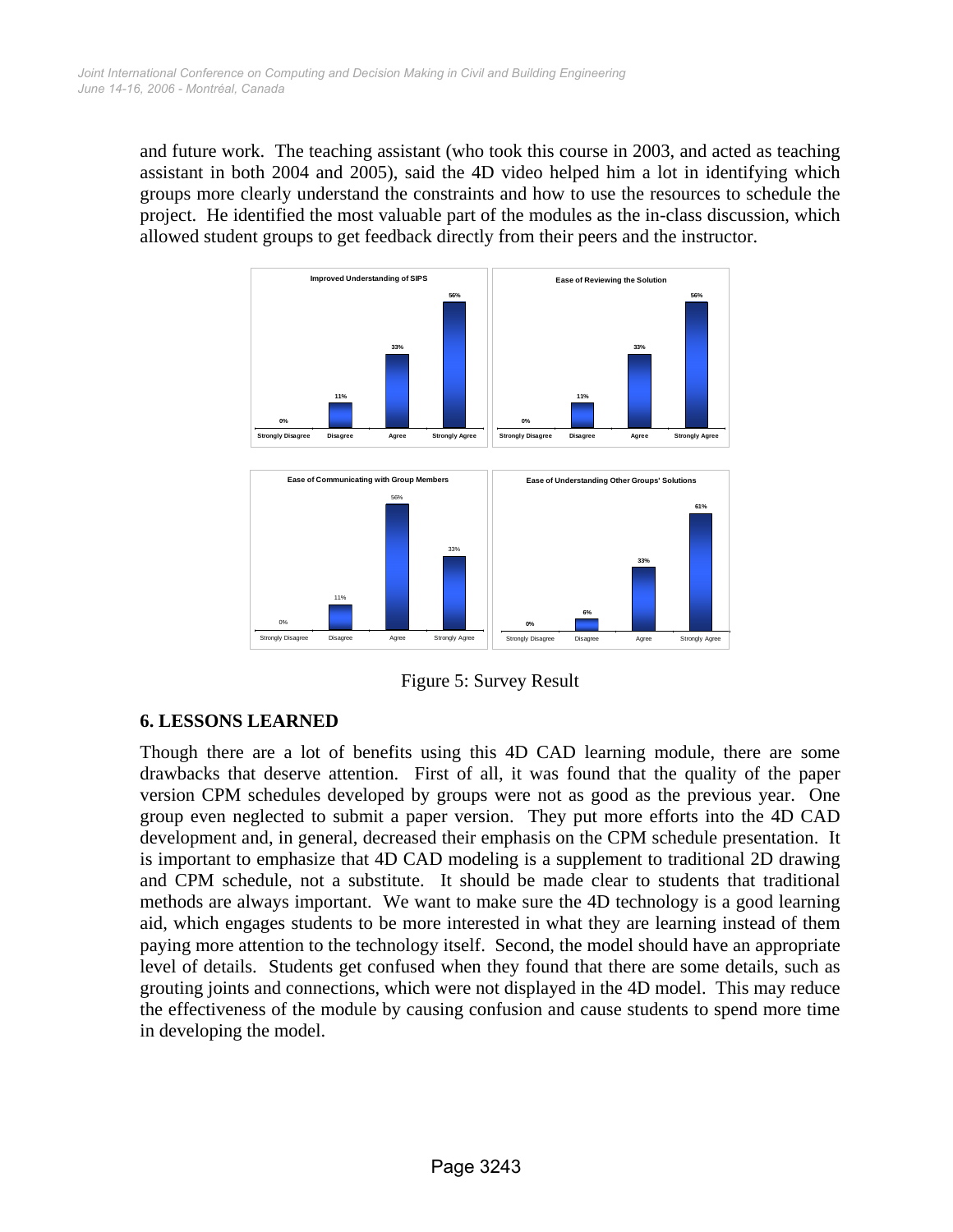# **7. CONCLUSION**

The use of 4D CAD can make a significant impact on the education of construction engineering students. 4D models are very helpful in classroom discussions. For the case study performed in this research, students tended to discuss more issues related to the SIPS process, such as site planning, construction methods selection and equipment availability.

The 4D model allowed students to visualize both the problem environment and the solutions more effectively. Students could focus on resolving core problems instead of spending time trying to visualize the projects characteristics. This technology can improve group interaction and communication, motivates student learning in an engaging way, and help students achieve effective presentation and better learning outcomes. From this experience, students learn the value of using 4D technology and would like to implement it into their future work

#### **8. FUTURE RESEARCH**

In the 2005 offering of the 4D SIPS module, student groups developed the 4D model from the 3D graphical model and a SIPS construction schedule. Then they used a desktop monitor to interact with the virtual model, identify sequence conflicts, and revise their schedule into the most effective sequence. The 3D model and the construction schedule were inputs to this process, and the 4D model was the final product and used as a schedule review tool.

Our next approach will be to develop an interactive module which will allow students to generate a construction schedule directly from the 3D model in an immersive environment, using the large display system in the ICon Lab. The immersive environment should enhance the learning experience by allowing students to enter a virtual space and gain a sense of presence, so that they can visualize the space in more detail and navigate the model to generate an accurate schedule. The output will be a CPM schedule and a 4D CAD model. The impact of the implementation of the immersive environment and the interactive 4D module will be assessed.

## **ACKNOWLEDGEMENT**

The authors wish to thank Robert Leicht and Kurt Maldovan. The authors also thank the National Science Foundation (Grant EEC-0343861) for support of this project. Any opinions, findings, conclusions, or recommendations expressed in this paper are those of the authors and do not necessarily reflect the views of the National Science Foundation.

#### **REFERENCES**

- Burkhart, A. (1989). "The use of SIPS as a productivity improvement tool." Construction Congress I, 381-386.
- De Camargo Ribeiro, L. R., and Mizukami, M. D. G. N. (2005). "Student assessment of a problem-based learning experiment in civil engineering education." Journal of Professional Issues in Engineering Education and Practice, 131(1), 13-18.
- Felder, R. M., and Silverman, L. K. (1998). "Learning and teaching styles in engineering education." Engineering Education, 78(7), 674-681.